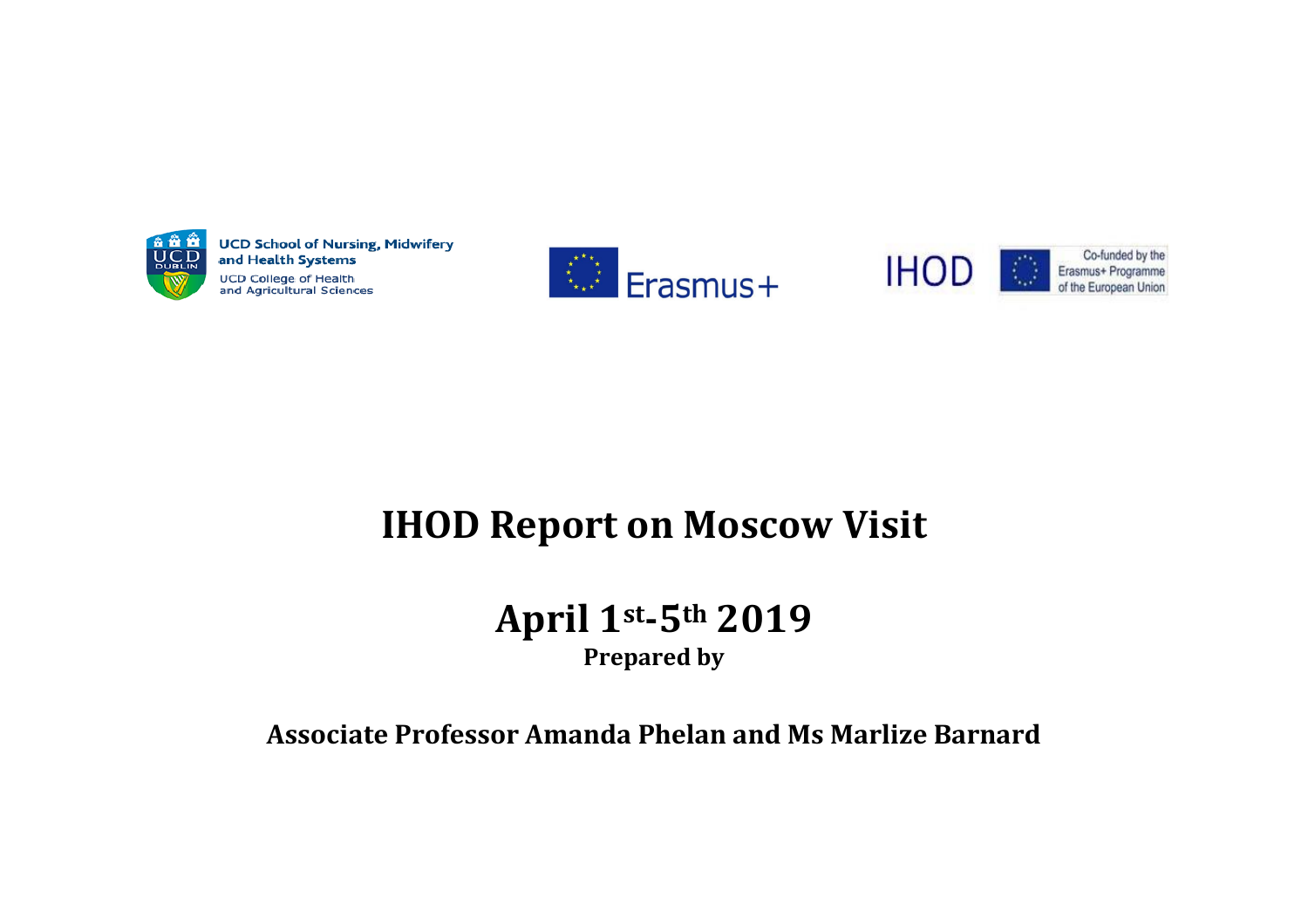### **Structure**

The visit to the First Moscow State Medical University occurred from April 1<sup>st</sup> to April 5<sup>th</sup>. This involved two members of the School of Nursing, Midwifery & Health Systems IHOD team (Associate Professor Amanda Phelan and Ms Malize Barnard). The original schedule involved working on the IHOD project on all days. However, on arrival, it was disclosed that staff attendance for the visit would only be possible on the afternoon of the 3rd of April and full days on the 4th and 5th April. The schedule required a complete revision where we did deliver the planned content albeit within a reduced timeframe. The specialist content (Person Centered Care) originally scheduled for two sessions was amalgamated into one session.

The original timetable is available in appendix 1, with the revised timetable in appendix 2.

### **Process**

At the meeting on Monday 1st April, the two UCD facilitators (Associate Professor Amanda Phelan and Ms Marlize Burnard) were asked to deliver a short presentation each at a roundtable discussion (Tuesday 2nd April) occurring in an annual conference for Russian Medical Schools. After this initial meeting on Monday, the facilitators worked on revising the schedule and preparing the roundtable presentations. As the presentations were based on the IHOD project, these represent a component of the dissemination work of the project. Both facilitators attended the full day conference on Tuesday 2nd April. The Moscow partners arranged for a tour of the First Moscow State Medical University's medical museum on the morning of Wednesday April 3rd.

#### *Presentations*

While there were attendees over the two and a half days, there were only two participants who were consistently at all sessions. Presentations were given by both facilitators on a variety curriculum development foci and programme quality enhancement areas. In addition, one session was delivered on the topic of Person-Centered Care. Following this process, the participants were divided into pairs to review and revise each of the modules. This was based on an examination of module title, credits, description, learning outcomes, and assessment format.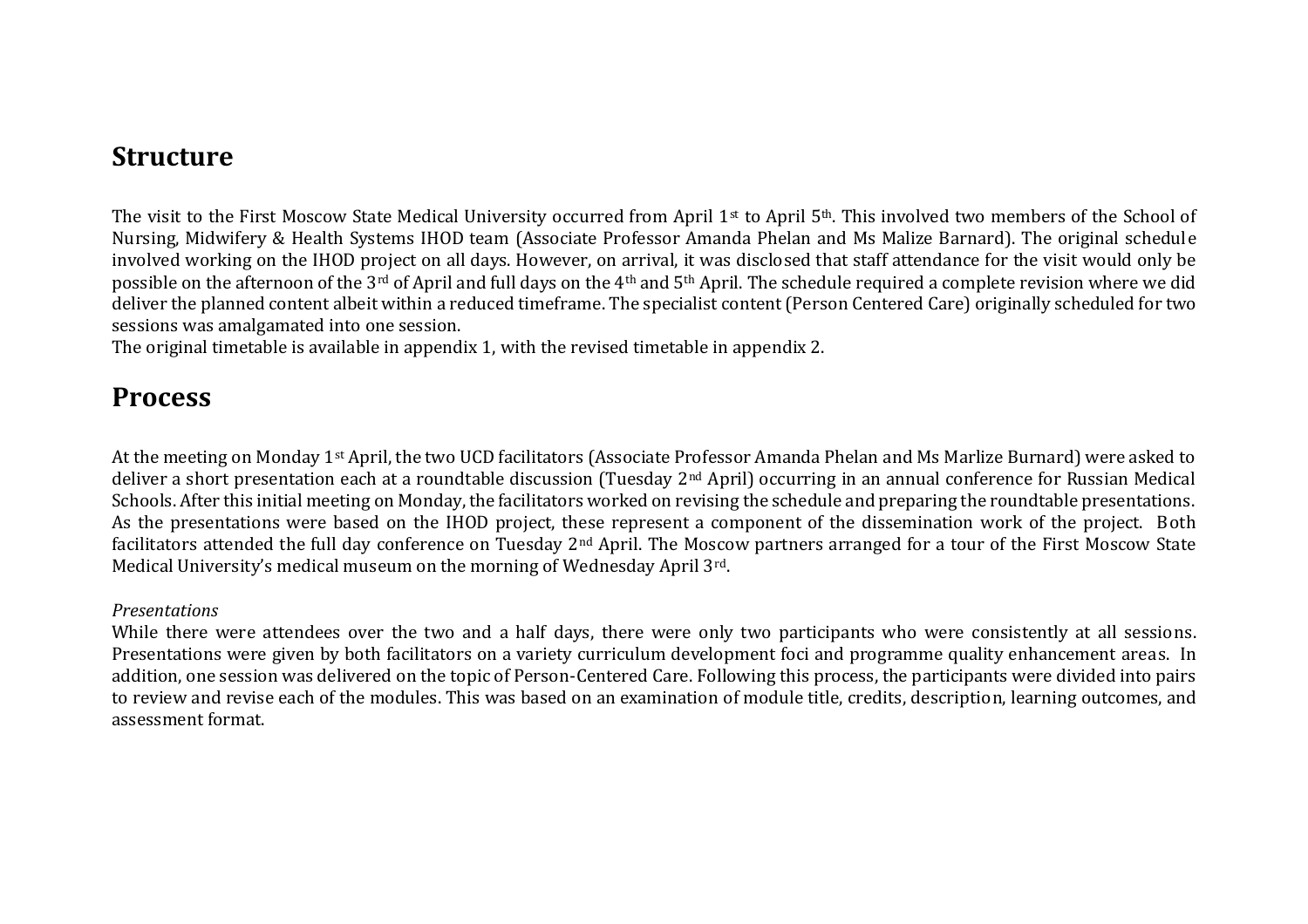### **Outcome**

Outcomes were developed based on a participatory process which interrogated each module as individual units with the programme. In addition to examining each module, the group considered a macro perspective on the Master's degree in Chronic Disease programme. This involved a) the sequence of modules, b) the standarisation of assesment (form and frequency), c) the student experience and d) content overlaps as well as content gaps.

The general recommendations for programme improvement and review pertaining to specific modules are outlined below.

#### **Recommendations**

- Module title changes were recommended for the following modules:
	- o Health Informatics and Global Health to Global Health and Health Informatics
	- o Bio-statistics and Methods of Investigation to Introduction of Bio-statistics in Public Health
	- o Population Health to Chronic Disease Case Management
	- o Introduction to Public Health and Practice to Introduction of Public Health
	- o Person-Centered Care and International Practicum to Person-Centered Care
	- o Leadership and Management to Leadership and Management Strategies and separate modules for Leadership and Management Strategies were suggested
- Some modules included 5+5 ECTS credits descriptions and clarification of these are required. Modules include:
	- o Health Education and Promotion
	- o Introduction to Public Health
	- o Person-Centered Care
	- o Leadership and Management Applied to Practice
- Assessments

o Assessments were examined and amended to ensure diversity as well as equality of student effort and comparability of student experience.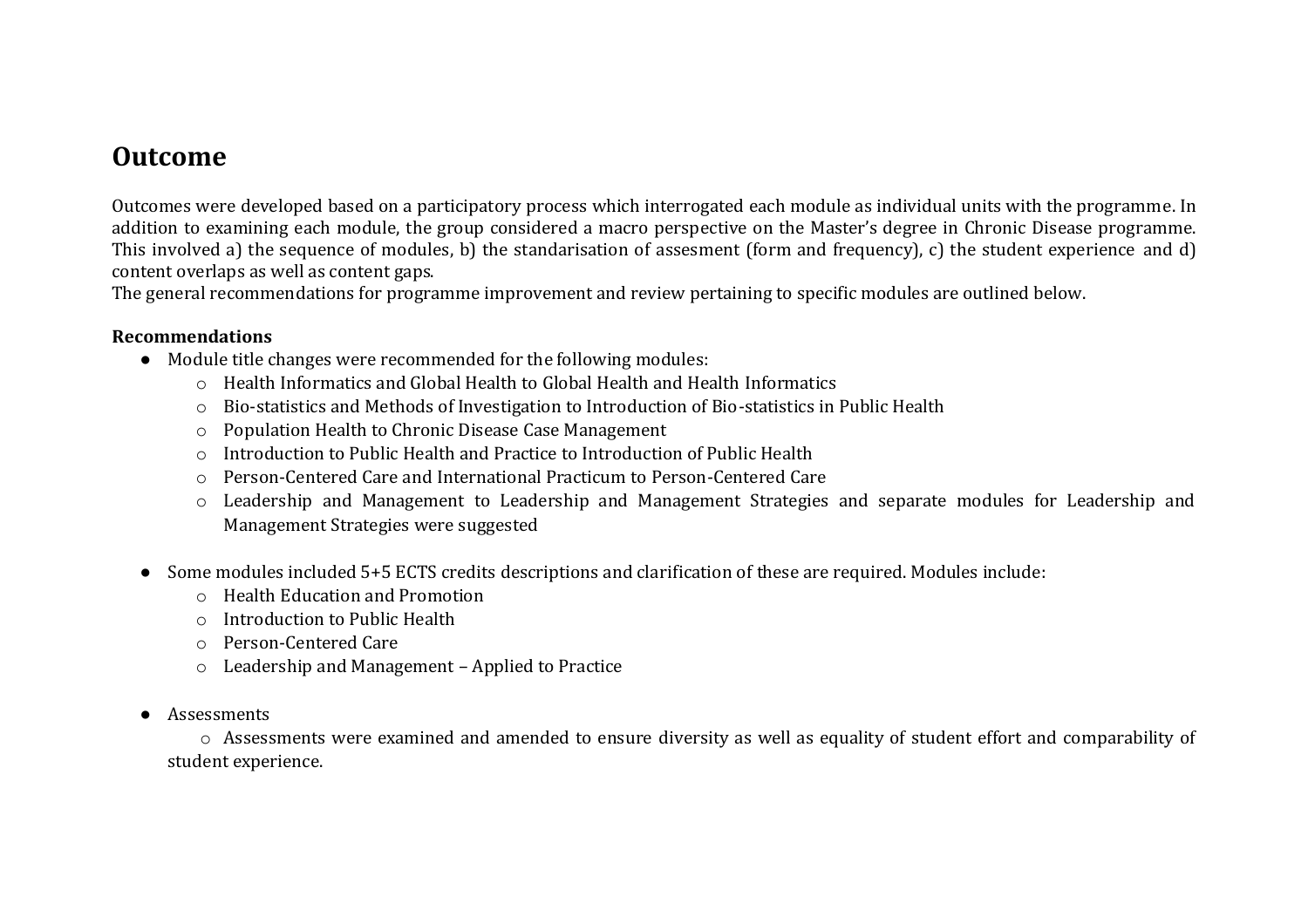Participants commented that it would have been advantageous to have the presentations earlier in the project so that the requirements were clear. However, participants also commented that the process (presentations and programme content review) was valuable in improving the curriculum and that it provided standarisation of content.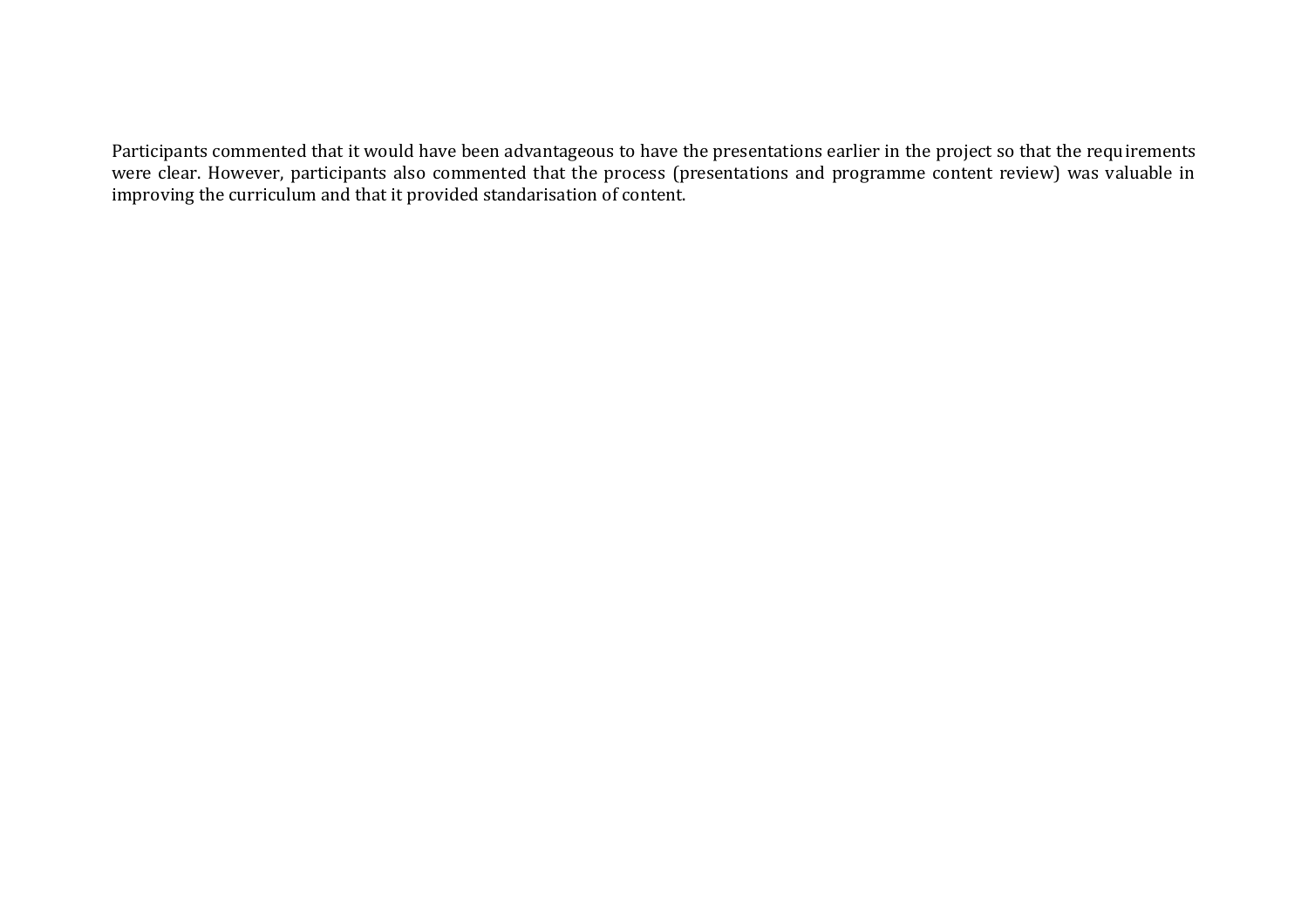#### **Appendix 1**



**IHOD Course:** Train the Trainer Course- original schedule **Venue:** I.M. Sechenov First Moscow State Medical University **Date:** 01/04/19 – 05/04/19

| Time         | Day 1                        | Day 2                          | Day 3                             | Day 4                           | Day 5                          |
|--------------|------------------------------|--------------------------------|-----------------------------------|---------------------------------|--------------------------------|
| 09h00-       | The process of               | Specialist content as related  | <b>Workshop:</b> Agree modes of   | Workshop: Agree modes of        | Specialist content as related  |
| 10h30        | curriculum development       | to the facilitator's expertise | formative and summative           | formative and summative         | to the facilitator's expertise |
|              | The benefits using           | <b>Person Centered Care</b>    | assessment for 3.modules          | assessment for 2 modules        | <b>Person Centered Care</b>    |
|              | curriculum models            | AP & MB                        | <b>Introduction to PH</b>         | <b>Clinical Practicum</b>       | AP & MB                        |
|              | <b>MB &amp; AP</b>           |                                | Epidemiology of CD                | • Population Health             |                                |
|              |                              |                                | <b>Health Policy, Quality</b>     | AP & MB                         |                                |
|              |                              |                                | AP & MB                           |                                 |                                |
| <b>BREAK</b> |                              |                                |                                   |                                 |                                |
| 11h00-       | Using Fink's Model of        | <b>Workshop:</b> Engage in the | Workshop: Engage in the           | <b>Workshop:</b> Engage in the  | <b>Workshop: Revise and</b>    |
| 12h00        | <b>Significant Learning</b>  | process of creating learning   | process of creating learning      | process of creating learning    | submit 6 complete module       |
|              | <b>MB &amp; AP</b>           | outcomes for 3 modules         | outcomes for 3modules             | outcomes for 3.modules          | descriptor on 1 page           |
| 12h00-       | What is competence?          | <b>Introduction to PH</b>      | <b>Health Education &amp; Pro</b> | <b>Advanced Research M</b>      | AP & MB                        |
| 13h00        | A description of             | Epidemiology of CD             | Health Informatics & GH           | Leadership & Mgt                |                                |
|              | <b>ASPHER's List of Core</b> | <b>Health Policy, Quality</b>  | Biostatistics & M of I            | PCC & Intern. Clinical          |                                |
|              | Competences MB & AP          | AP & MB                        | AP & MB                           | AP & MB                         |                                |
| <b>LUNCH</b> |                              |                                |                                   |                                 |                                |
| 14h00-       | Explain the process of       | What is the value of the       | Workshop: Agree modes of          | <b>Workshop:</b> Agree modes of | <b>Workshop: Revise and</b>    |
| 15h00        | creating learning            | <b>European Accreditation</b>  | formative and summative           | formative and summative         | submit 5 complete module       |
|              | outcomes                     | System to the IHOD             | assessment for 3.modules          | assessment for 3 modules        | descriptors each on 1 page     |
|              | AP & MB                      | programme?                     | <b>Health Education &amp; Pro</b> | <b>Advanced Research M</b>      | AP & MB                        |
|              |                              | MB & AP                        | Health Informatics & GH           | Leadership & Mgt                |                                |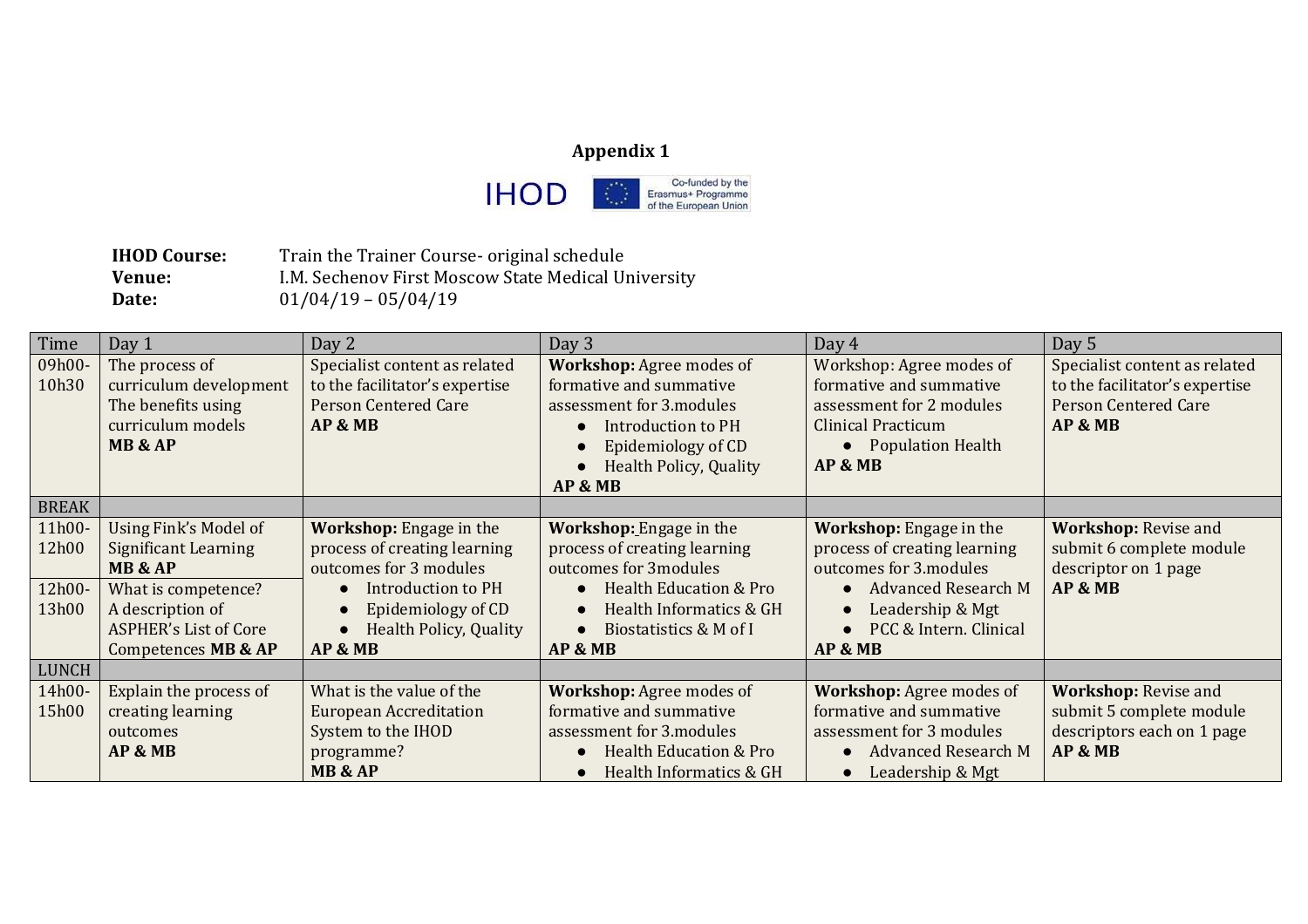|              |                      |                            | Biostatistics & M of I            | PCC & Intern. Clinical         |                   |
|--------------|----------------------|----------------------------|-----------------------------------|--------------------------------|-------------------|
|              |                      |                            | AP & MB                           | AP & MB                        |                   |
| <b>BREAK</b> | <b>BREAK</b>         | <b>BREAK</b>               | <b>BREAK</b>                      | <b>BREAK</b>                   | <b>BREAK</b>      |
| $15h30-$     | Compare and contrast | Kolb's Learning Cycle      | Workshop: Engage in the process   | Specialist content as related  | <b>Evaluation</b> |
| 17h00        | different modes of   | <b>MB &amp; AP</b>         | of creating learning outcomes for | to the modules submitted to    |                   |
|              | module assessment    |                            | 2 modules                         | <b>IHOD Clinical Practicum</b> |                   |
|              | AP & MB              | Discuss different Learning | <b>Clinical Practicum</b>         | AP & MB                        |                   |
|              |                      | styles                     | <b>Population Health</b>          |                                |                   |
|              |                      | MB & AP                    | AP & MB                           |                                |                   |

**Note: AP= Professor Amanda Phelan; MB Marlize Barnard**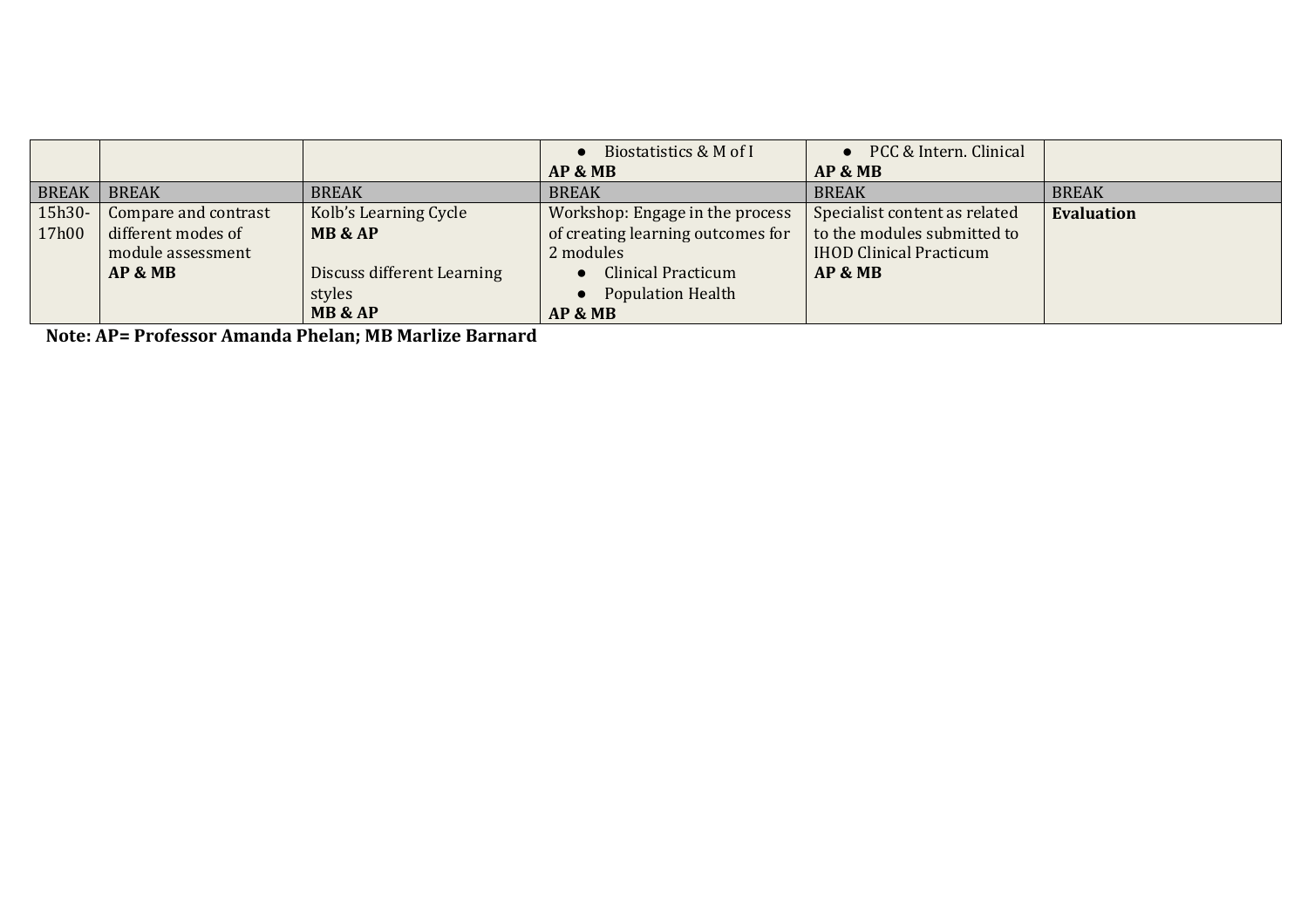### **Appendix 2**



**IHOD Course:** Train the Trainer Course- revised schedule **Venue:** I.M. Sechenov First Moscow State Medical University **Date:** 01/04/19 – 05/04/19

| Time   | Monday $1/4/19$      | Tuesday 2/4/19 | Wednesday 3/4/19 | Thursday $4/4/19$           | Friday 5/4/19                            |
|--------|----------------------|----------------|------------------|-----------------------------|------------------------------------------|
| 10h00- | Initial meeting with |                |                  | Explain the process of      | • Specialist content as                  |
| 13h00  | <b>IHOD Moscow</b>   |                |                  | creating learning           | related to the facilitator's             |
|        | <b>Partners</b>      |                |                  | outcomes                    | expertise                                |
|        | Reshetnikov V.A.     |                |                  | • Compare and contrast      | <b>Person Centered Care</b><br>$\bullet$ |
|        | Ekkert N.V.          |                |                  | different modes of module   | Developing clinical<br>$\bullet$         |
|        | Mikerova M.S.        |                |                  | assessment                  | learning outcomes                        |
|        | Phelan A.            |                |                  |                             |                                          |
|        | <b>Barnard M.</b>    |                |                  | Eight participants          | Seven participants                       |
|        | Campbell D.          |                |                  | Academic Teaching: 3 F; 3 M | Academic Teaching: 2 F; 2 M              |
|        | $(9.00 - 10.30)$     |                |                  | Academic Admin: 1 M         | Academic Admin: 2 M                      |
|        |                      |                |                  | Non-Academic: None          | Non-Academic: None                       |
|        |                      |                |                  | Students: 1 M               | Students: 1 M                            |
|        |                      |                |                  | AP & MB                     | AP & MB                                  |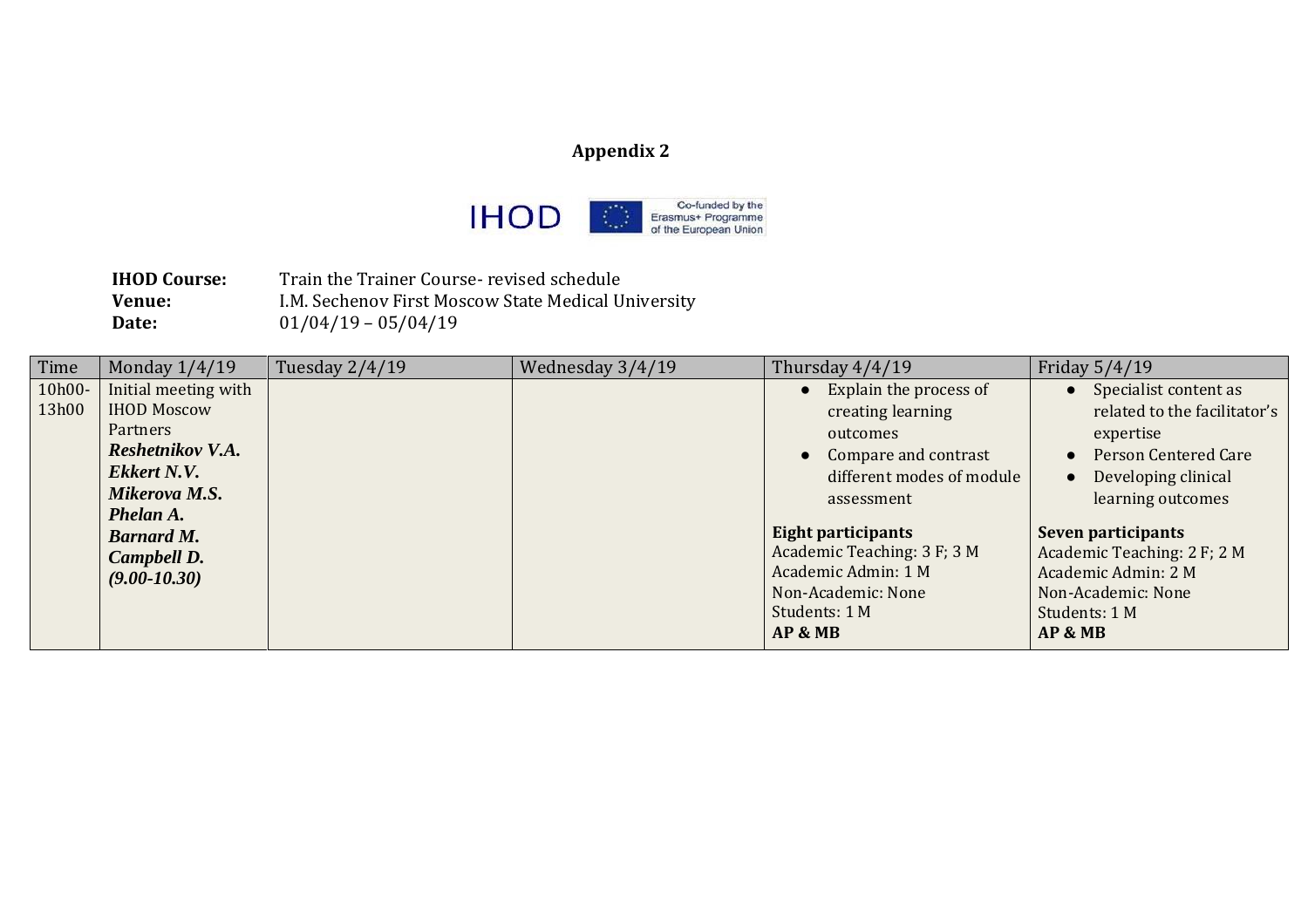|                 |                                                                                                                               |                                                                                                                                                             | What is the value of the<br><b>European Accreditation</b><br>System to the IHOD<br>programme?<br><b>Discuss different Learning</b><br>styles<br><b>Seven participants</b><br>Academic Teaching: 3 F; 3 M<br>Academic Admin: None<br>Non-Academic: None<br>Students: 1 M<br>MB & AP | <b>Review of modules</b><br><b>Population Health</b><br><b>Advanced Research M</b><br>Leadership &<br>Management-Applied to<br>Practice<br><b>Advanced Research</b><br>Methods<br>Leadership and<br>Management<br>Person Centered Care &<br>Intern. Clinical P<br><b>Clinical Practicum</b><br><b>Research Project-Applied</b><br>to Practice<br><b>Five participants</b><br>Academic Teaching: 2 F; 2 M<br>Academic Admin: None<br>Non-Academic: None<br>Students: 1 M |
|-----------------|-------------------------------------------------------------------------------------------------------------------------------|-------------------------------------------------------------------------------------------------------------------------------------------------------------|------------------------------------------------------------------------------------------------------------------------------------------------------------------------------------------------------------------------------------------------------------------------------------|-------------------------------------------------------------------------------------------------------------------------------------------------------------------------------------------------------------------------------------------------------------------------------------------------------------------------------------------------------------------------------------------------------------------------------------------------------------------------|
| LUNCH           |                                                                                                                               |                                                                                                                                                             |                                                                                                                                                                                                                                                                                    | AP & MB<br>Worked through lunch                                                                                                                                                                                                                                                                                                                                                                                                                                         |
| 14h00-<br>17h00 | <b>International Conference:</b><br>Participation and presentation<br>at Roundtable Session related<br>to the IHOD Programme: | The process of<br>$\bullet$<br>curriculum<br>development<br>The benefits using<br>curriculum models<br>Using Fink's Model of<br><b>Significant Learning</b> | <b>Review of modules: (Title,</b><br>Credits, Description, Learning<br>outcomes, Assessment)<br><b>Introduction to Public</b><br>Health<br><b>Epidemiology of Chronic</b><br><b>Disease</b>                                                                                        | Evaluation (15.00)<br>AP & MB                                                                                                                                                                                                                                                                                                                                                                                                                                           |